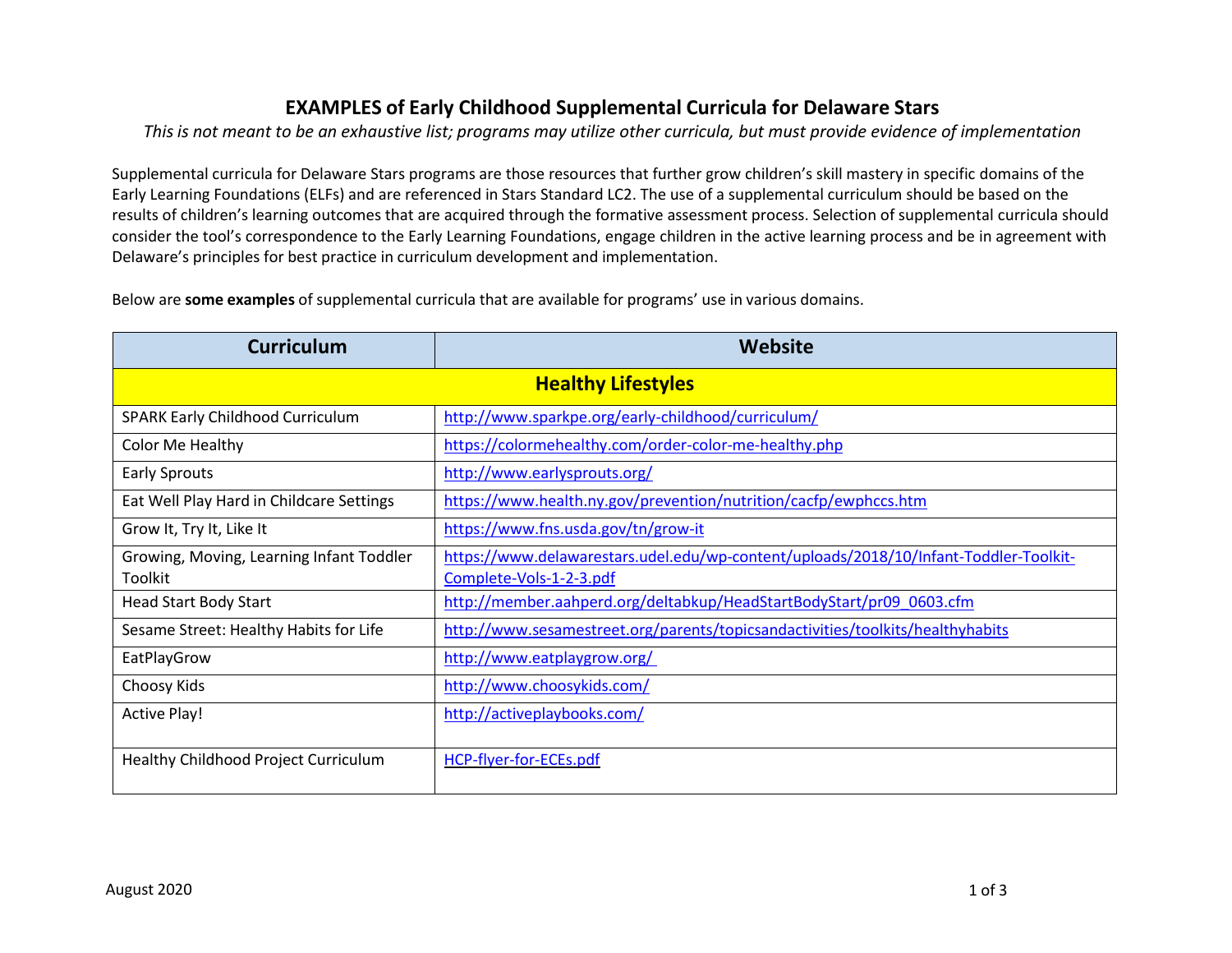| <b>Curriculum</b>                                                  | Website                                                                                          |
|--------------------------------------------------------------------|--------------------------------------------------------------------------------------------------|
| <b>Literacy</b>                                                    |                                                                                                  |
| The Letter People                                                  | https://www.abramslearningtrends.com/products/letter-people                                      |
| Doors to Discovery                                                 | https://www.mheducation.com/prek-12/program/MKTSP-<br>O01M0.html?page=1&sortby=titleℴ=asc&bu=seg |
| BrightStart!                                                       | https://www.kaplanco.com/nemours                                                                 |
| <b>Building Language for Literacy</b>                              | http://teacher.scholastic.com/products/bll/correl.htm                                            |
| <b>Reading Rockets</b>                                             | http://www.readingrockets.org                                                                    |
| Building Early Language and Literacy (BELL)                        | https://www.voyagersopris.com/literacy/building-early-literacy-and-language-skills/overview      |
| <b>Early Learning Literacy Model</b>                               | http://www.unf.edu/fie/ellm/                                                                     |
| <b>Social Emotional Development</b>                                |                                                                                                  |
| Al's Pals                                                          | https://teachingstrategies.com/product/als-pals/                                                 |
| <b>Preschool PATHS</b>                                             | http://www.channing-bete.com/prevention-programs/paths/paths.html                                |
| <b>Incredible Years</b>                                            | http://www.incredibleyears.com/                                                                  |
| <b>Conscious Discipline</b>                                        | https://consciousdiscipline.com/                                                                 |
| Second Step                                                        | http://www.secondstep.org/early-learning-curriculum                                              |
| Flip It-- Infant Toddler                                           | https://centerforresilientchildren.org/dcrc-shop/flip-it/                                        |
| <b>DECA Preschool Program</b>                                      | http://www.centerforresilientchildren.org/preschool/                                             |
| Pyramid Model for Supporting Social<br><b>Emotional Competence</b> | http://csefel.vanderbilt.edu/                                                                    |